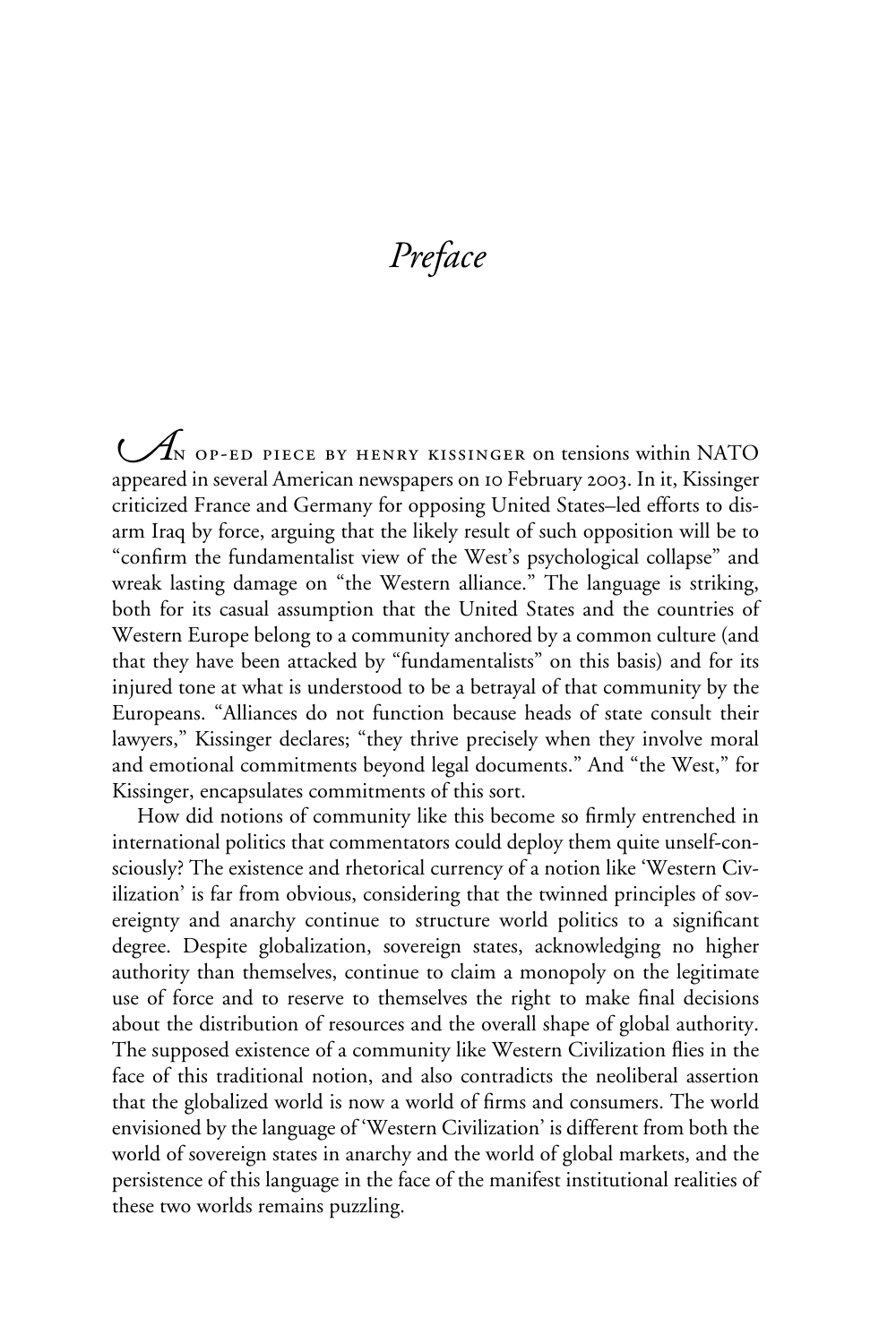## viii *Preface*

Thinking about the issue historically raises a second puzzle, since the language of 'Western Civilization' has only been current in political debates for about a century. This raises problems for the assertions by scholars that the West is an ancient cultural community: if the community is so ancient, why has it only been noticed recently? Further problems are raised by the fact that those using the notion do not seem to agree on the *content* of the community to which they refer; the precise geographical boundaries of the West, along with the normative foundations of the community, seem to vary from speaker to speaker. A particularly striking example of the ambiguous boundaries of the West can be seen in the case of Germany, which was a dire enemy of the United States and much of Western Europe in the first part of the twentieth century but emerged as a staunch Western ally after the Second World War. The language of 'Western Civilization,' although powerful, is also historically and strategically pliable.

In this book I undertake an exploration of this strange rhetoric, and in particular its implication in the construction of the "postwar settlement" following the Second World War. I concentrate on the reconstruction of Germany for both historical and more contemporary reasons. For one thing, existing accounts of the postwar settlement in both international relations (IR) and diplomatic history do not take public rhetoric seriously. They therefore fail to explain why German reconstruction occurred, why it took place in the way that it did, and why it placed the new West German state on something of an equal footing with its former enemies in a relatively short amount of time. I argue that the *rhetorical* construction of the postwar world and Germany's role in it plays a *causal* role in producing and sustaining the reconstruction of Germany. As I shall demonstrate, the rhetorical commonplace of 'Western Civilization' is central to this construction. 'Western Civilization' functions in both the German and the American contexts as a discursive resource for delegitimating policy options opposed to Germany's incorporation into American-led military and economic institutions. Hence, the *occidentalism* of these postwar reconstruction policies is a critical element of their successful implementation.

My focus on discourse and public rhetoric garners a number of significant analytical advantages over existing approaches. Unlike accounts focusing on military security, I do not have to read the stability of the later Cold War backward into a very confusing and in many ways indeterminate historical period; instead of simply regarding the bipolar division of the world as inevitable, my account elucidates the causal mechanisms whereby this division was produced and naturalized. Unlike accounts focusing on economic interests, I need not reduce human social action to a more or less determinate response to material positionality; agency remains central to my account of events. And unlike many existing IR constructivist works dealing with culture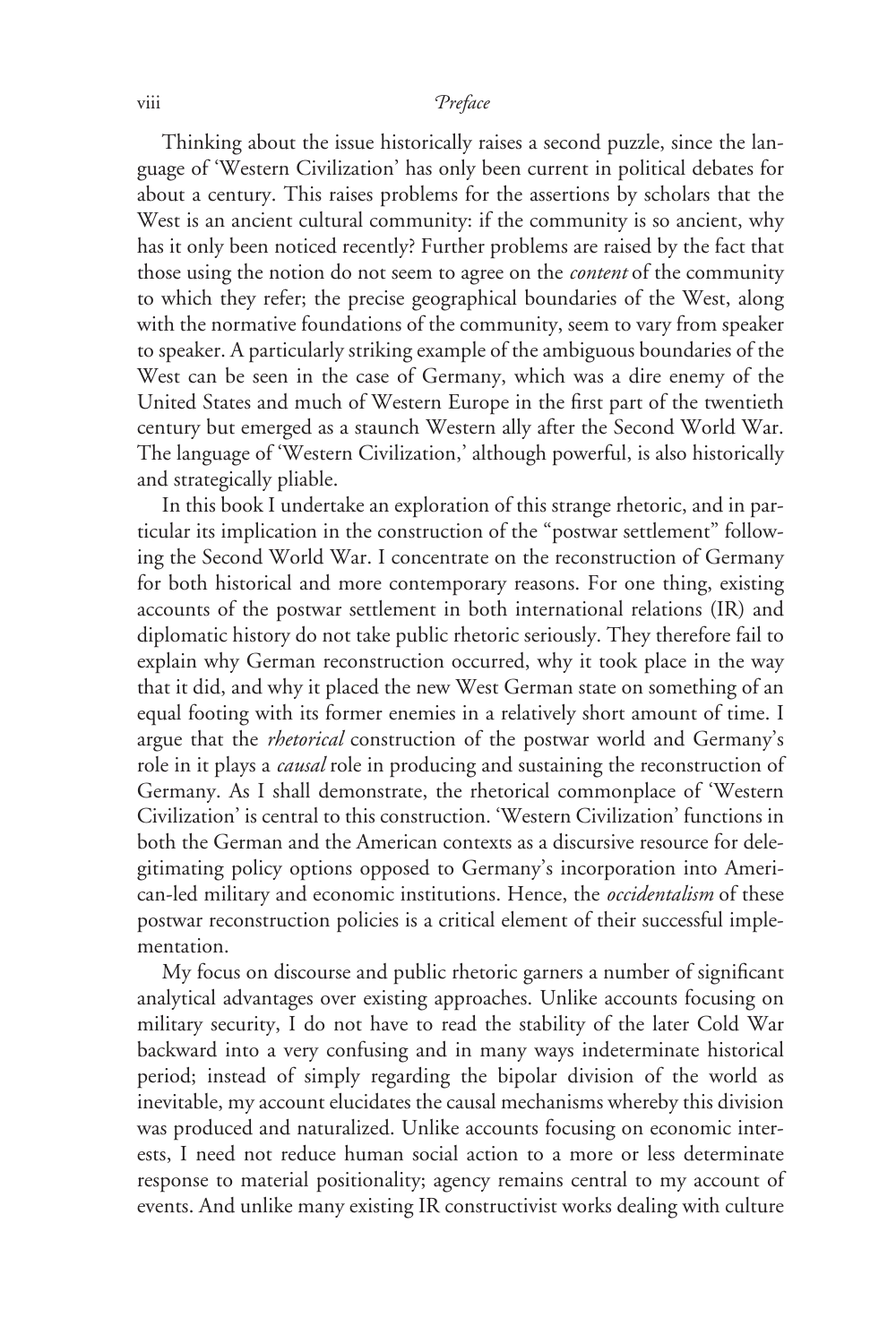## Preface ix

and identity, I refrain from reducing culture to unobservable beliefs inside of heads, or reducing identity to some kind of (social) environmental compulsion; I concentrate on intersubjective, observable articulations that shape possibilities rather than exhaustively determining them. The account that I offer explains postwar German reconstruction without having to adopt such questionable theoretical positions.

In this book, I focus on the public rhetorical contests over the boundaries of legitimate action both in the United States and in the western zones of occupied Germany. I closely examine the debates surrounding the passage and implementation of the two major pillars of postwar German reconstruction the European Recovery Program (ERP, informally and publicly known as the Marshall Plan) and NATO—with an eye to questions about whether and to what extent a reconstructed German state should participate in these economic and military endeavors. Especially in a democracy, the availability of public rhetorical commonplaces that can be utilized so as to render a given policy acceptable is an indispensable part of the process of public policy-making, particularly for a set of policies as massive as postwar reconstruction. Enormous flows of resources and reconfigurations of political practice require justification, and absent the rhetorical deployments that I analyze, it is unlikely that the resulting policies and institutions would have taken the form that they ultimately did. My account highlights the room for maneuver exploited by various actors, as they took advantage of the inherently ambiguous character of public rhetoric in their efforts to assemble sets of publicly acceptable reasons for their preferred courses of action; the outcome of clashes between various public deployments explains the course of postwar German reconstruction.

Central to my account is the rhetorical commonplace of 'Western Civilization,' the notion that the United States, Canada, and Western Europe participate in a common cultural community with millennia-old roots in classical Greece. The irony that this notion was first voiced in the nineteenth century by conservative German academics was entirely lost on the American liberals who seized on the notion in the early postwar period as a way of delegitimating the unilateralist proposals of their domestic opponents. Conservative German politicians also seized on the notion as a way of advocating *Westbindung* (which involved close, institutionalized cooperation with the United States, Britain, and France, even at the cost of a temporary acceptance of the division of the country in two) and delegitimating the alternatives that were offered by their Social Democratic opponents. In effect, a coalition of liberal Americans and conservative Germans joined forces around a common commitment to preserve a civilizational community; this transnational alliance made postwar German reconstruction possible.

Aside from these historical considerations, there are also more contempo-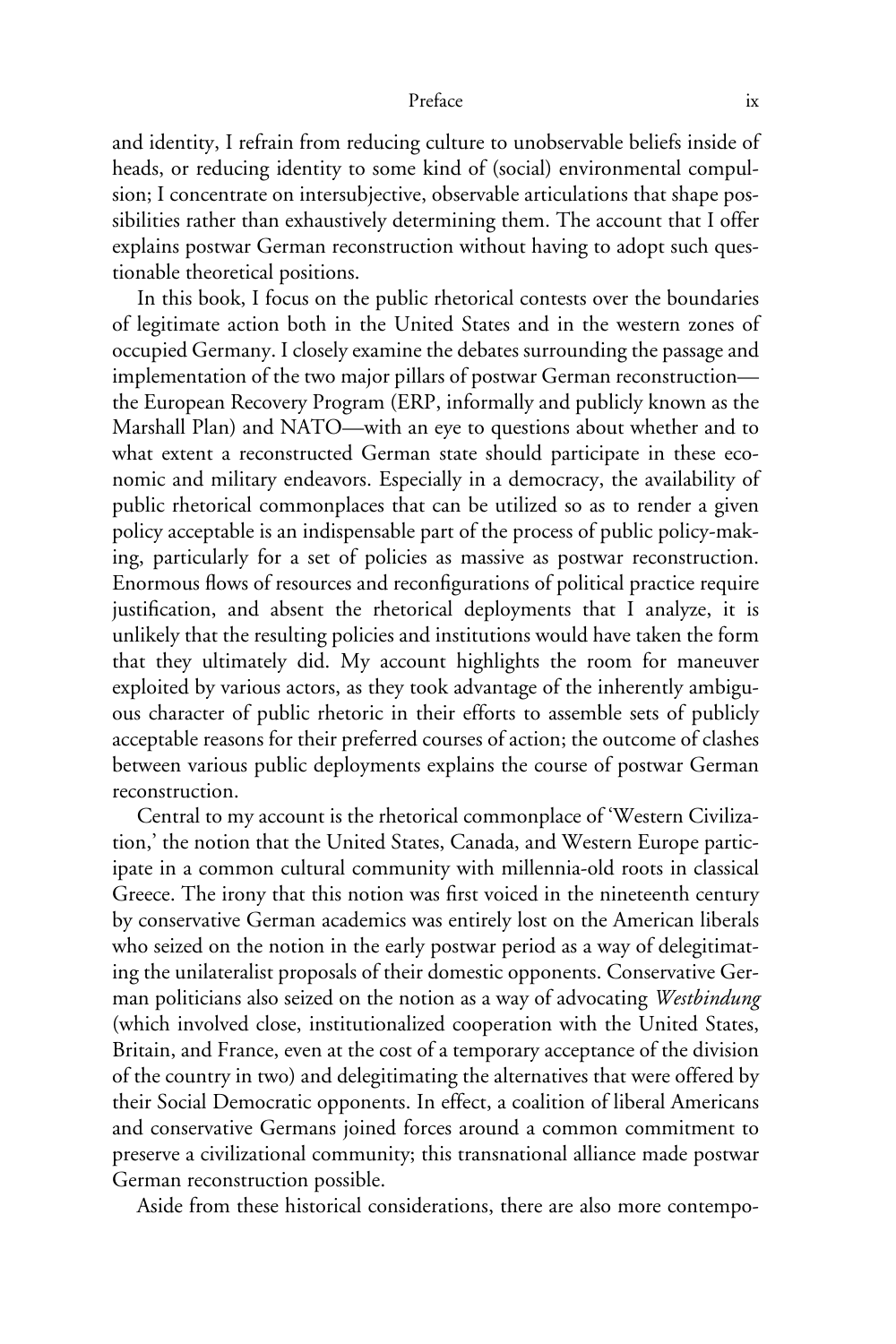## x  *reface*

rary reasons for reconsidering postwar German reconstruction. The splits between the former allies that culminated in the Cold War were first rehearsed in occupied Germany, as an organized system overtly intended to promote four-power cooperation became the arena for a number of controversies. Germany became the flash point of the postwar world for the simple reason that it was the place where the victorious Allies first proclaimed their institutional solidarity, and hence the place where subsequent tensions and clashes between them were largely played out. There is no better lens for examining the postwar settlement than German reconstruction, as policies enacted in and around Germany set the tone for global relations between the various parties. The occidentalism of German reconstruction was replicated elsewhere, helping to stabilize what we only later came to think of as "the Cold War." Thus an examination of the arena in which these debates were first fought out will enhance our understanding of what we might call the conceptual infrastructure of international politics over the last half century. Inquiring into the origins of the Cold War in this way reveals a startling conclusion: viewed in terms of public legitimation, the Cold War *already was* a "clash of civilizations." This raises profound questions about what kind of order might succeed the Cold War.

The book proceeds in eight chapters. Chapter 1 discusses the recent return of "civilization" and "civilizations" to the conceptual lexicon of mainstream social scientists and argues that although this literature succeeds in putting civilization(s) back on the agenda, it commits a grave theoretical error in treating notions like "Western Civilization" as though they referred to concrete entities with dispositional essences. Instead, we should focus on the *language* of 'Western Civilization,' sidestepping any questions about what the West "really is." In this way, we can begin to appreciate the kind of shaping effect that public debates about identity have on specific policy initiatives, such as those involved in postwar German reconstruction.

Chapter 2 introduces my alternative, a *transactional social constructionism* that concentrates on public rhetoric as an adequate cause of outcomes. I draw on Weber and Wittgenstein as a way of developing the general position and utilize recent work on national identity and social movements to isolate three key causal mechanisms at work in legitimation contests: *specifying,* in which one party tries to redefine a previously introduced rhetorical commonplace; *breaking,* in which one party attempts to disrupt their opponent's position by highlighting inconsistencies in the opposing position; and *joining,* in which one party tries to undermine their opponent's position by linking a central commonplace of the opponent's position to an arrangement pointing in a different policy direction. I argue that the outcome of a legitimation contest is largely a function of how these mechanisms combine in particular public debates.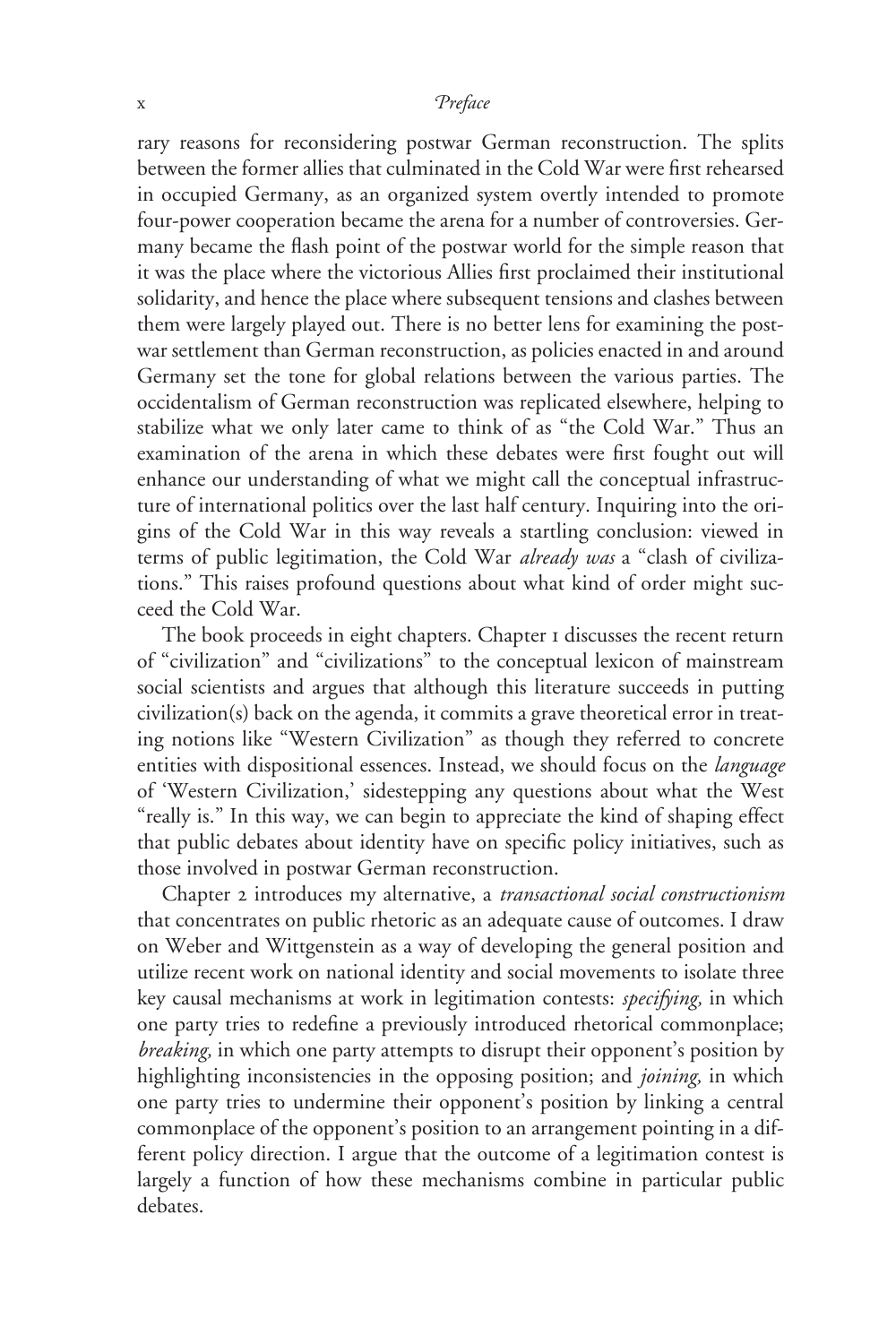Chapter 3 begins the empirical analysis of postwar German reconstruction with a sketch of the "rhetorical topography" of the debates in question. I identify the central rhetorical commonplaces in play and show that the opposing sides in the struggles over public policy were largely constituted by different arrangements of similar commonplaces, such as 'the preservation of liberty' and 'anticommunism.' I illustrate the presence and key role of occidentalist appeals to 'Western Civilization' in both the American and the German debates, showing how this commonplace was a central component of legitimation strategies pursued on both sides of the Atlantic. In chapter 4, I engage in genealogical process-tracing in order to show two things: where this commonplace came from (ironically, 'Western Civilization' in its present form came from nineteenth-century debates in the German academy) and how it made its way into the public realm so that it could be deployed by politicians in the early postwar period (the "Western Civ" course that became a prominent part of undergraduate education in the early part of the twentieth century, and the prominence of public intellectuals such as Oswald Spengler, are central pieces of this story). It is the widespread dissemination of the commonplace that makes possible the arguments about defending and acting on behalf of Western Civilization that figure prominently in the postwar debates.

Having thus established the presence and prominence of 'Western Civilization' in the postwar debates, I then engage in a three-chapter account of how the commonplace was deployed in particular rhetorical clashes. Chapter 5 begins with the postwar planning debates in the United States in 1944 and proceeds through the early discussions in the western zones of occupation about the formation of new political parties and clashes in the four-power administrative structure established to run the country; it continues up through Secretary of State James F. Byrnes's famous speech at Stuttgart in September 1946. 'Western Civilization' plays some role in all of these debates but does not really emerge as a dominant theme until the subsequent period and the debates surrounding the ERP and the inclusion of Germany in it; this turning point is the focus of chapter  $6$ . Chapter  $7$  shows how the justification of the ERP in occidentalist terms, and the use of occidentalist language to deal with German territorial issues such as the Saar problem, laid the rhetorical groundwork for the subsequent formation of the North Atlantic Treaty Organization, as well as legitimating eventual German participation in the organization as an armed member.

Throughout the empirical narrative, I pay close attention to the historically plausible alternative courses of action present in the policy debates: the socalled isolationist option of defending the continental United States without stationing troops in or giving immense economic aid to Western Europe, the "neutralist" option for Germany pursued by Kurt Schumacher's opposition Social Democratic Party, and the various plans to continue wartime coopera-